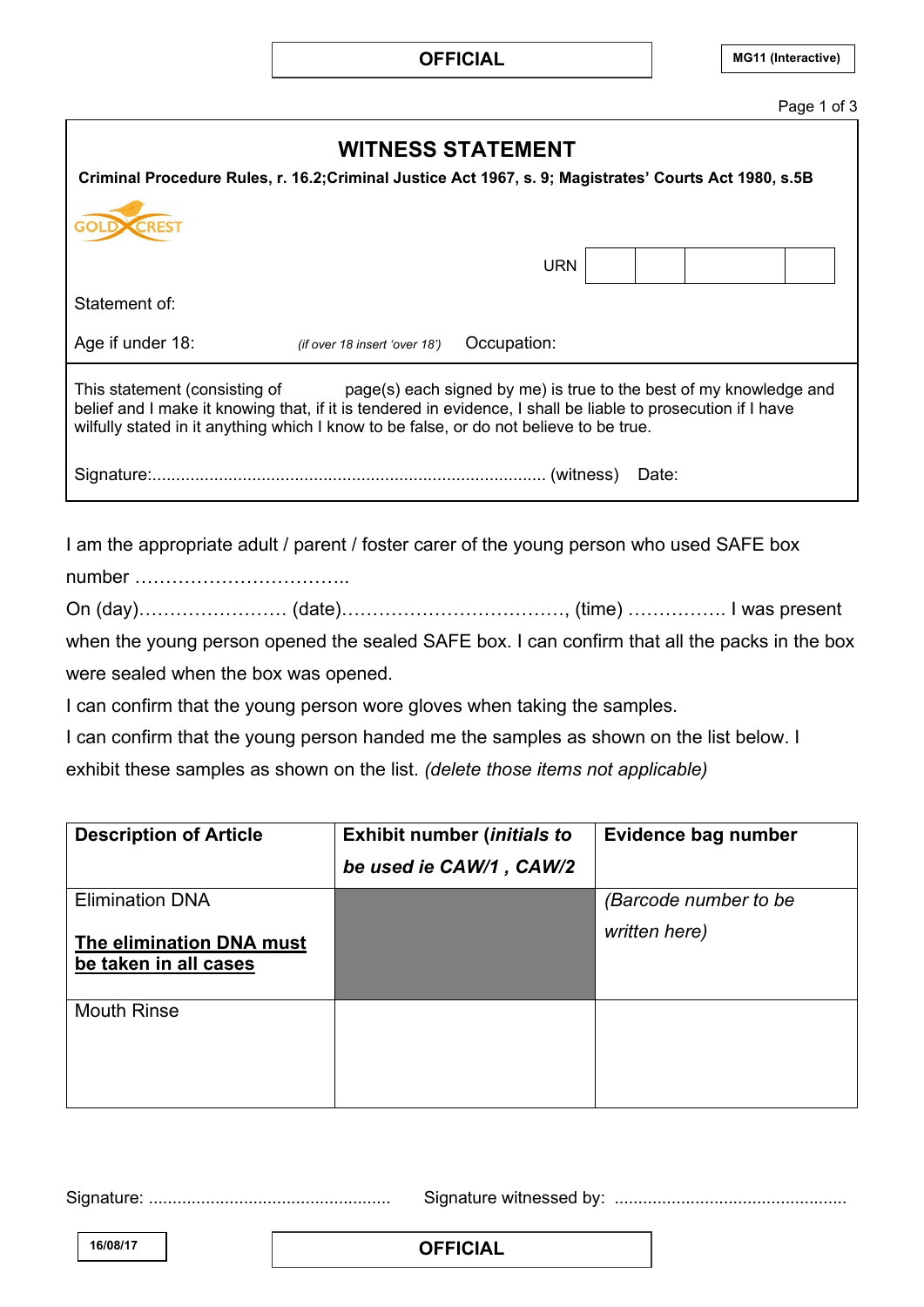## **OFFICIAL**

|                                                           |                                    | Page 2 of 3                |
|-----------------------------------------------------------|------------------------------------|----------------------------|
| <b>Description of Article</b>                             | <b>Exhibit number (initials to</b> | <b>Evidence bag number</b> |
|                                                           | be used ie CAW/1, CAW/2            |                            |
| Body Wipe (1 <sup>st</sup> Wipe) from                     |                                    |                            |
|                                                           |                                    |                            |
|                                                           |                                    |                            |
|                                                           |                                    |                            |
| (describe which part of the                               |                                    |                            |
| body the wipe was used on)                                |                                    |                            |
| Body Wipe (2 <sup>nd</sup> Wipe) from                     |                                    |                            |
|                                                           |                                    |                            |
|                                                           |                                    |                            |
|                                                           |                                    |                            |
| (describe which part of the                               |                                    |                            |
| body the wipe was used on)                                |                                    |                            |
| Body Wipe (3rd Wipe) from                                 |                                    |                            |
|                                                           |                                    |                            |
|                                                           |                                    |                            |
|                                                           |                                    |                            |
| (describe which part of the                               |                                    |                            |
| body the wipe was used on)                                |                                    |                            |
| Body Wipe (4 <sup>th</sup> Wipe) from                     |                                    |                            |
|                                                           |                                    |                            |
|                                                           |                                    |                            |
|                                                           |                                    |                            |
| (describe which part of the<br>body the wipe was used on) |                                    |                            |
|                                                           |                                    |                            |
| Sanitary/Tampon                                           |                                    |                            |
|                                                           |                                    |                            |
|                                                           |                                    |                            |
| <b>Urine Collection</b>                                   |                                    |                            |
|                                                           |                                    |                            |
| Time Taken:                                               |                                    |                            |
|                                                           |                                    |                            |
|                                                           |                                    |                            |
| <b>Vaginal Swab</b>                                       |                                    |                            |
|                                                           |                                    |                            |
| <b>Anal Swab</b>                                          |                                    |                            |
|                                                           |                                    |                            |
|                                                           |                                    |                            |
|                                                           |                                    |                            |
|                                                           |                                    |                            |

Signature: ................................................... Signature witnessed by: ...................................................

**2010/11 OFFICIAL**